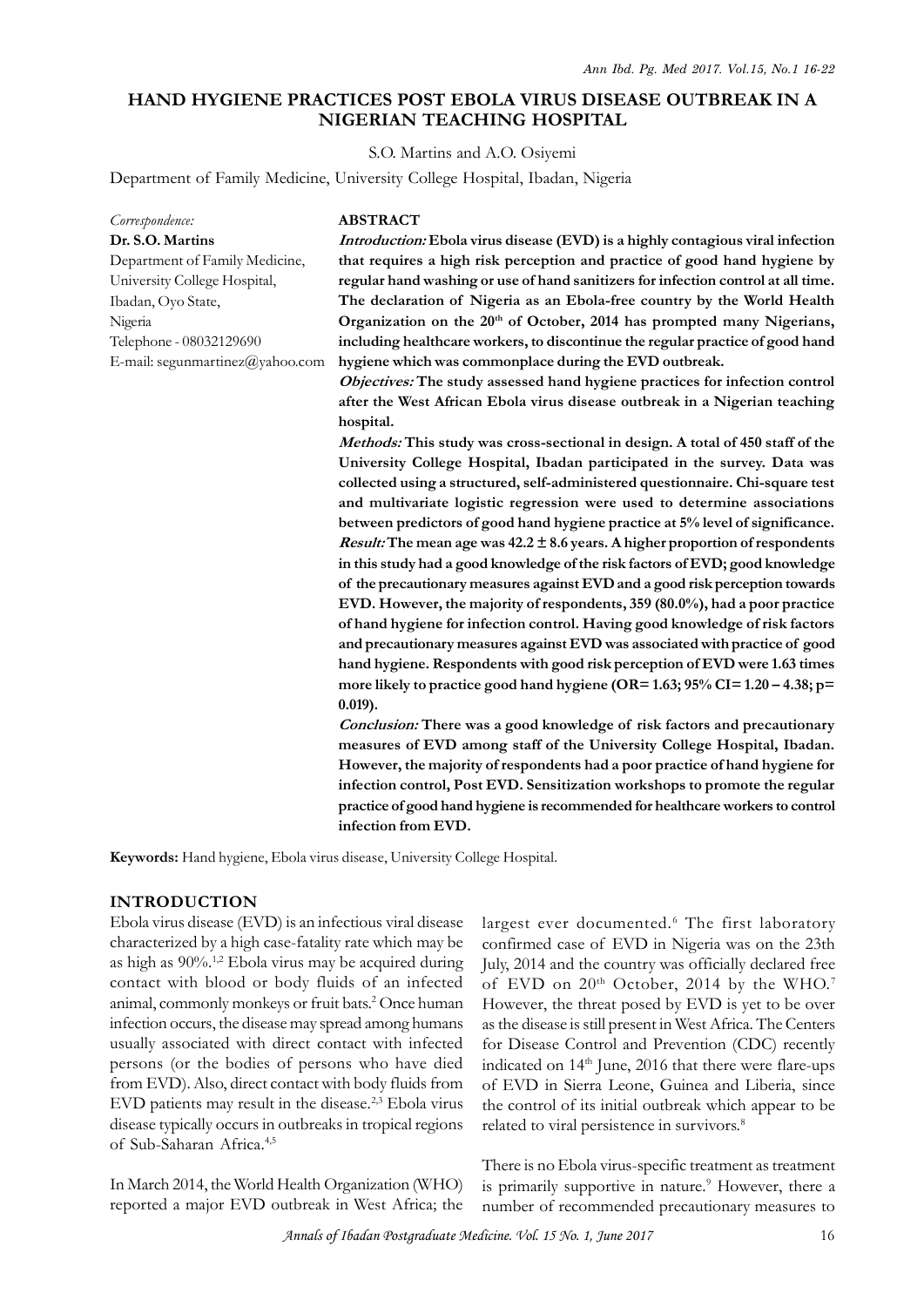be taken by the caregivers of persons suspected to have EVD. These include isolation of the patient, good hand hygiene by regular hand washing or use of hand sanitizers and wearing personal protective equipment (PPE) for infection control.<sup>10,11</sup> Most States in Nigeria established isolation and intensive care units in hospital facilities to manage cases of EVD during the outbreak. Health workers were also encouraged to practice the recommended precautionary measures against EVD, such as wearing of personal protective equipment (PPE), frequent hand washing or use of hand sanitizers size of 450 participants was determined based on a facilities to manage cases of EVD during the outbreak.<br>
Health workers were also encouraged to practice the **Sampli**<br>
recommended precautionary measures against EVD, The said<br>
such as wearing of personal protective equipme preparedness during the EVD outbreak such that hospitals could provide treatment of EVD cases and promote infection control. During the EVD outbreak, the prospective patients of the University College Hospital, Ibadan had an initial temperature at various entry points of the hospital while patients with fever and symptoms related to those noted among EVD patients were isolated and attended to in a temporary holding bay where they would undergo further blood screening for viral hemorrhagic fever. The management of the Hospital also organized several grand rounds, lectures and seminars on EVD to sensitize all workers.

Nevertheless, post-declaration of Nigeria as an Ebolafree country by the WHO, many Nigerians, including health care workers discontinued the practice of recommended precautionary measures which were commonplace during the outbreak. Research however shows that hospital workers with a poor hand hygiene or those who do not wear appropriate PPE are particularly vulnerable as they are often the direct recommended precautionary measures which were<br>commonplace during the outbreak. Research however<br>shows that hospital workers with a poor hand hygiene<br>proton those who do not wear appropriate PPE are<br>particularly vulnerable Nosocomial outbreaks of EVD are characterized by a relatively high proportion of deaths amongst healthcare workers and as of 28<sup>th</sup> June 2015, a total of 869 health workers have contracted EVD in Sierra Leone, Guinea and Liberia since the latest outbreak began, with 58% reported death.<sup>13</sup>

In addition to having deaths amongst healthcare workers, hospital-based outbreaks in settings with low standards of hygiene and sanitation are a source of EVD epidemic amplification, especially if barriernursing techniques and universal hygiene measures are not adequately observed by healthcare workers.<sup>12</sup> A knowledge gap exists about the level of hand hygiene for infection control following outbreak of Ebola virus disease among staff in hospital settings in Nigeria. The aim of the study therefore was to assess the level of hand hygiene following outbreak of Ebola virus disease among staff of the University College Hospital, Ibadan.

### **MATERIALS AND METHODS Study site description**

The study was carried out at the University College Hospital (UCH), Ibadan, Nigeria. The hospital has a total staff population of 5,697. A cross sectional design was used.

### **Sample size determination**

The sample size was estimated using the Leslie Kish formula for prevalence studies.<sup>14</sup> An estimated sample **Sample size determination**<br>The sample size was estimated using the Leslie Kish<br>formula for prevalence studies.<sup>14</sup> An estimated sample<br>size of 450 participants was determined based on a<br>precision of 0.05 and a prevalence precision of 0.05 and a prevalence of 50% (indicating the proportion of healthcare workers with a good practice of hand hygiene for infection control against EVD to achieve highest possible sample size in the absence of similar local studies at the time). Four hundred and fifty consenting members of staff of University College Hospital, Ibadan, who met the inclusion criteria, were included in the study.

## **Data collection**

A semi-structured, self-administered questionnaire was used. The questionnaire captured the respondents' socio-demographic data, post-outbreak knowledge of risk factors and precautionary measures of EVD, postoutbreak risk perception on EVD, self-reported practice of hand hygiene. Questions on knowledge and risk perception were scored on a five-point Likert scale as; strongly agree (SA), agree (A), undecided (UN), disagree (D) or strongly disagree (SD). Questions on practice were scored on a Likert scale as; always, often, rarely or none of the time.

# **Data management**

The data collection instrument was in English language and self-administered. Data was entered, cleaned and analysed using SPSS version 17. Risk perception variables were ranked as High (responses such as; strongly agree SA or agree A) or Low (responses such as; undecided UN, disagree D or strongly disagree SD). Knowledge variables were ranked as 'Good' or 'Poor'. Self-reported practice variables were ranked as Good (responses such as; always or often) or Poor (responses such as; rarely or none of the time). The respondent had to answer "Yes" to all the knowledge and practice questions in order to earn a "Good" score. Categorical variables were summarized using frequency and percentages while mean and standard deviations were computed for quantitative variables. Chi-square test was used to test associations at 5% level of significance. Multivariate logistic regression was performed to generate a model for independent predictors of a good practice of hand hygiene for infection control against EVD.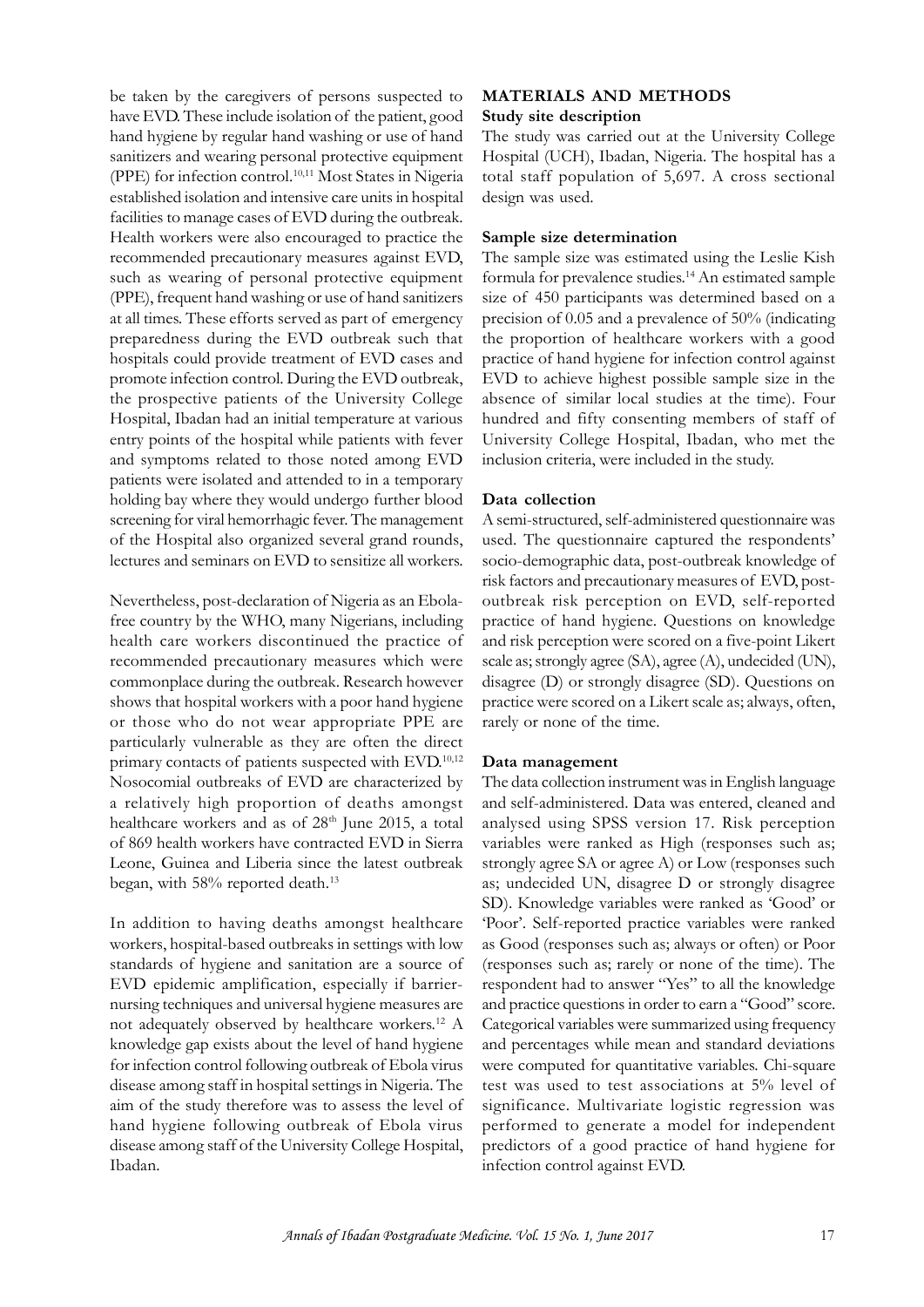| Variable              | Frequency      | Percentages   |
|-----------------------|----------------|---------------|
|                       |                | $(^{0}/_{0})$ |
| Age (years)           |                |               |
| $<$ 30                | 48             | 10.7          |
| 30-39                 | 125            | 27.8          |
| $40 - 49$             | 162            | 36.0          |
| $50 - 60$             | 115            | 25.5          |
| <b>Sex</b>            |                |               |
| Male                  | 162            | 36.0          |
| Female                | 288            | 64.0          |
| Religion              |                |               |
| Christianity          | 244            | 54.2          |
| Islam                 | 206            | 45.8          |
| <b>Marital Status</b> |                |               |
| Single                | 50             | 11.1          |
| Married               | 279            | 62.0          |
| Separated             | 94             | 20.9          |
| Divorced              | 24             | 5.3           |
| Others                | 3              | 0.7           |
| Tribe                 |                |               |
| Yoruba                | 295            | 65.7          |
| Igbo                  | 153            | 34.1          |
| Hausa                 | $\overline{2}$ | 0.2           |
| Education             |                |               |
| Primary               | 17             | 3.8           |
| Secondary             | 137            | 30.4          |
| Tertiary              | 296            | 65.8          |
| Cadre                 |                |               |
| Senior cadre          | 259            | 57.6          |
| Junior cadre          | 191            | 42.4          |

**Table 1:** Socio-demographic characteristics of respondents

### **Ethical consideration**

Ethical approval for the study was obtained from the UI/UCH Institutional Review Committee with number UI/EC/15/0023 and written informed consent was obtained from each participant.

# **RESULTS**

## **Socio-demographic characteristics of the respondents**

The socio-demographic characteristics of the respondents are shown in Table 1. Mean age was 42.2 **Socio-demographic characteristics of the**<br>**respondents**<br>The socio-demographic characteristics of the<br>respondents are shown in Table 1. Mean age was 42.2<br> $\pm$  8.6 years. About two-thirds of the respondents<br>(64.0%) were fe  $(64.0%)$  were females while 65.8% of respondents had<br>
tertiary education. More than half; 59.7% were senior<br>
members of staff.<br> **Knowledge of risk factors, precautionary**<br>
measures and risk perception of EVD<br>
As shown in tertiary education. More than half; 59.7% were senior members of staff.

# **measures and risk perception of EVD**

tertiary education. More than half; 59.7% were senior<br>members of staff.<br>**Knowledge of risk factors, precautionary**<br>measures and risk perception of EVD<br>As shown in Table 2; (54.2%) of the respondents and<br>52.9% of the respon 52.9% of the respondents had good knowledge of risk factors and precautionary measures against EVD **Knowledge of risk factors, precautionary**<br>measures and risk perception of EVD<br>As shown in Table 2; (54.2%) of the respondents and<br>52.9% of the respondents had good knowledge of<br>risk factors and precautionary measures agai 74.0% had a good risk perception towards EVD.

# **Respondents' self-reported practice of hand hygiene during and after the EVD outbreak**

The respondents' self-reported practice of hand hygiene during and after the EVD outbreak are shown in Figure 1. During the EVD outbreak, 403 (89.6%) respondents had good self-reported practice of hand hygiene for infection control against EVD. However, the majority of respondents, 359 (80.0%), had poor self-reported practice of hand hygiene for infection control after the EVD outbreak.

## **Association between respondents' variables and practice of hand hygiene for infection control against EVD**

The association between respondents' variables and practice of hand hygiene for infection control against EVD are shown in Table 3. The majority of

**Table 2:** Knowledge and risk perception of respondents on EVD

| Variable                                   | $N = (450)$ | Percentages $(\frac{0}{0})$ |
|--------------------------------------------|-------------|-----------------------------|
| Knowledge of risk factors of EVD           |             |                             |
| Good                                       | 244         | 54.2                        |
| Poor                                       | 206         | 45.8                        |
| Knowledge of precautionary measures of EVD |             |                             |
| Good                                       | 238         | 52.9                        |
| Poor                                       | 212         | 47.1                        |
| Perception of risk factors of EVD          |             |                             |
| Good                                       | 333         | 74.0                        |
| Poor                                       | 117         | 26.0                        |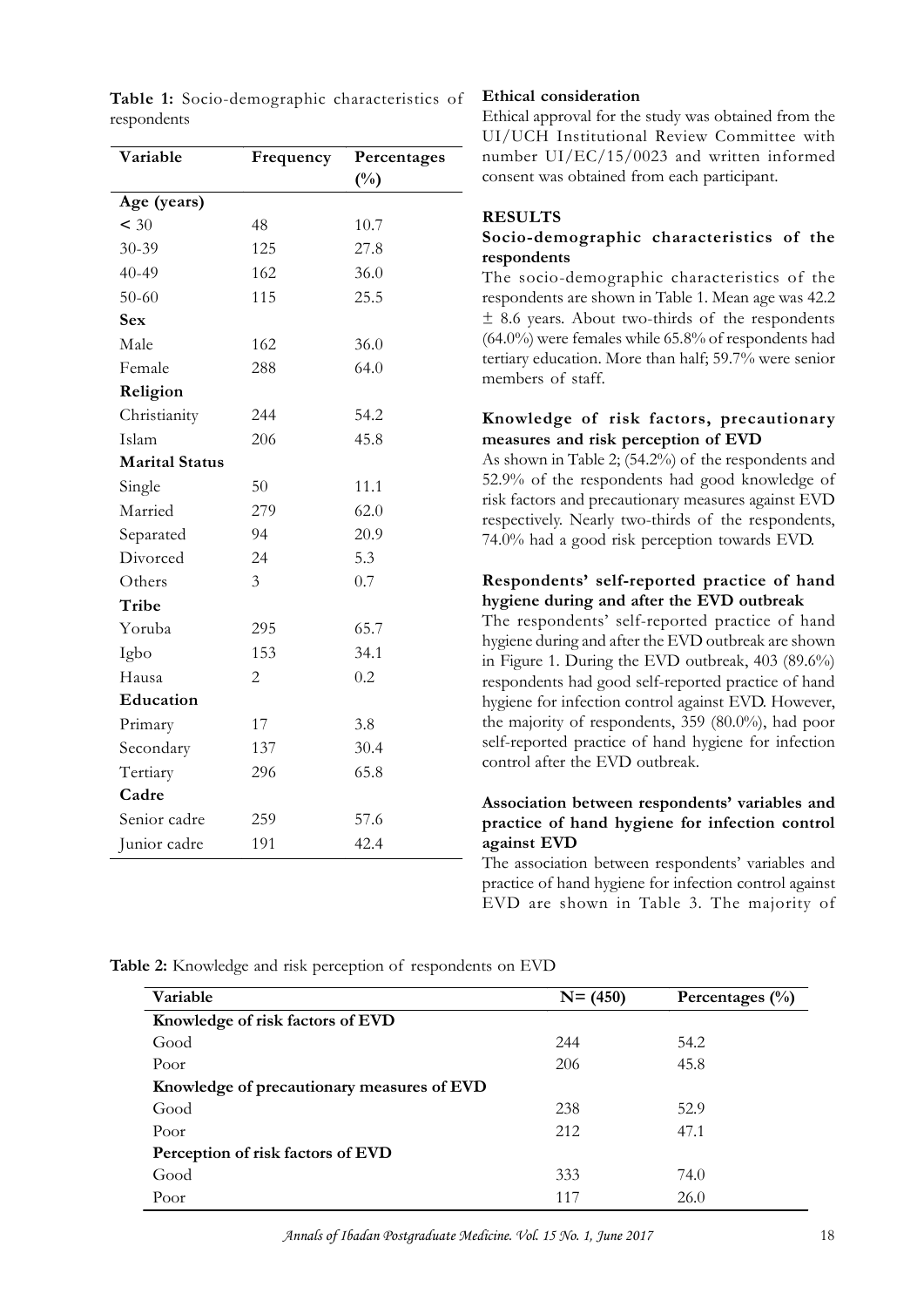| Variable                          | Hand hygiene  |               | $\chi^2$ | p-value  |
|-----------------------------------|---------------|---------------|----------|----------|
|                                   | Good N $(\%)$ | Poor N $(\%)$ |          |          |
| <b>Sex</b>                        |               |               |          |          |
| Male                              | 131 (80.9)    | 31(19.1)      | 21.04    | $0.039*$ |
| Female                            | 188 (65.3)    | 100(34.7)     |          |          |
| Religion                          |               |               |          |          |
| Christianity                      | 205(84.0)     | 39(16.0)      | 7.43     | 0.061    |
| Islam                             | 143 (69.4)    | 63(30.6)      |          |          |
| <b>Educational Level</b>          |               |               |          |          |
| <b>Below Tertiary</b>             | 86 (55.9)     | 68 (44.1)     | 31.84    | $0.029*$ |
| Tertiary                          | 269 (90.9)    | 27(9.1)       |          |          |
| Cadre                             |               |               |          |          |
| Senior                            | 248 (95.8)    | 11(4.2)       | 63.41    | $0.019*$ |
| Junior                            | 109(57.1)     | 82 (42.9)     |          |          |
| Knowledge of Risk Factors of EVD  |               |               |          |          |
| Poor                              | 91 (44.2)     | 115(55.8)     | 29.08    | $0.003*$ |
| Good                              | 237 (97.1)    | 7(2.9)        |          |          |
| <b>Knowledge of Precautionary</b> |               |               |          |          |
| <b>Measures of EVD</b>            |               |               |          |          |
| Poor                              | 135(63.7)     | 77(36.3)      | 19.73    | $0.042*$ |
| Good                              | 199 (83.6)    | 39(16.4)      |          |          |
| Perception of risk factors of EVD |               |               |          |          |
| Poor                              | 75 (64.1)     | 42(35.9)      | 74.11    | $0.028*$ |
| Good                              | 321 (96.4)    | 12(3.6)       |          |          |

Table 3: Determinants of practice of hand hygiene for infection control against EVD amongst respondents

| Good                                                                                                        | 321 (96.4) | 12(3.6) |  |
|-------------------------------------------------------------------------------------------------------------|------------|---------|--|
| *statistically significant at 5% level of significance                                                      |            |         |  |
|                                                                                                             |            |         |  |
|                                                                                                             |            |         |  |
| Table 4: Multivariate logistic regression model for predictors of a good practice of hand hygiene among the |            |         |  |
|                                                                                                             |            |         |  |
| respondents                                                                                                 |            |         |  |

| Variable                          | Odd Ratio (OR) | 95% CI for OR | p-value  |
|-----------------------------------|----------------|---------------|----------|
| <b>Sex</b>                        |                |               |          |
| Male                              | 1.00           | Reference     | $0.049*$ |
| Female                            | 1.36           | $1.24 - 2.75$ |          |
| <b>Educational Level</b>          |                |               |          |
| <b>Below Tertiary</b>             | 1.00           | Reference     | $0.037*$ |
| Tertiary                          | 1.29           | $1.08 - 3.42$ |          |
| Cadre                             |                |               |          |
| Senior                            | 1.19           | $1.03 - 3.51$ | 0.076    |
| Junior                            | 1.00           | Reference     |          |
| Knowledge of Risk Factors of      |                |               |          |
| <b>EVD</b>                        |                |               |          |
| Poor                              | 1.00           | Reference     | $0.029*$ |
| Good                              | 1.37           | $1.19 - 2.33$ |          |
| <b>Knowledge of Precautionary</b> |                |               |          |
| Measures against EVD              |                |               |          |
| Poor                              | 1.00           | Reference     | $0.001*$ |
| Good                              | 1.22           | $1.06 - 2.88$ |          |
| Perception of risk factors of     |                |               |          |
| <b>EVD</b>                        |                |               |          |
| Poor                              | 1.00           | Reference     | $0.019*$ |
| Good                              | 1.63           | $1.20 - 4.38$ |          |

95% CI for OR: 95% Confidence Interval for Odd's ratio

\**statistically significant at 5% level of significance*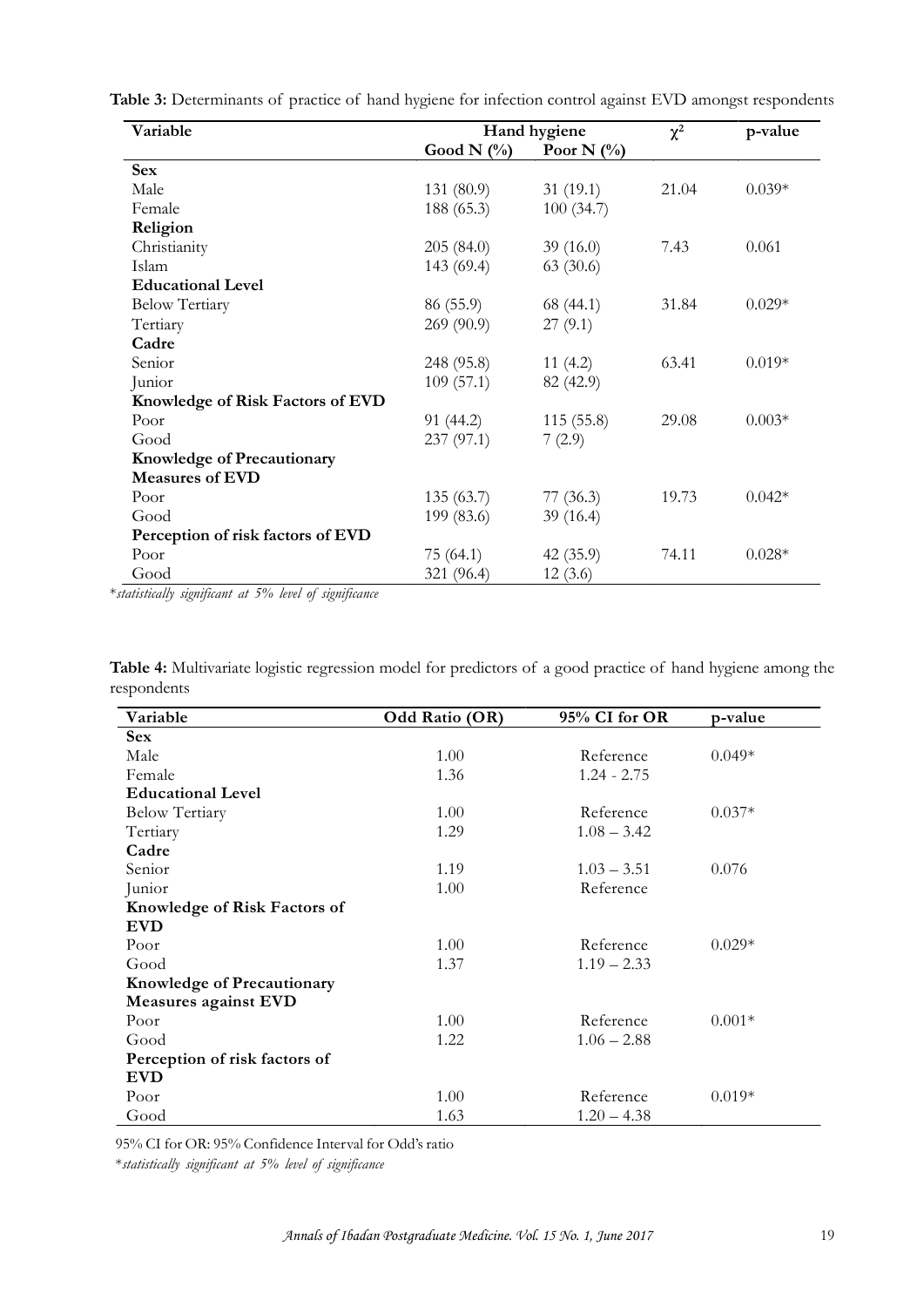

respondents with good knowledge of risk factors of EVD had good practice of hand hygiene ( $\gamma$  = 29.08,  $p= 0.003$ ). Over two-thirds of respondents with good knowledge of precautionary measures against EVD had good practice of hand hygiene ( $\chi$ = 19.73, p= 0.042). The majority of respondents with good risk perception towards EVD had good practice of hand hygiene ( $\chi$ = 74.11, p= 0.028). Predictors of a good knowledge of precautionary measures against EVD and probability had good practice of hand hygiene ( $\chi$ = 74.11, p= 0.028). Predictors of a good is fall practice of hand hygiene ( $\chi$ = 74.11, p= 0.028). Predictors of a goo practice of hand hygiene among the female respondents and respondents with tertiary education. Respondents with good knowledge of risk factors for EVD were 1.37 times more likely to have a good practice of hand hygiene (OR= 1.37; 95% CI= 1.19 – 2.33; p= 0.029) while respondents with good knowledge of precautionary measures against EVD were 1.22 times more likely to have a good practice of hand hygiene (OR= 1.22;  $95\%$  CI= 1.06 – 2.88; p= 0.001). Respondents with good risk perception towards EVD were 1.63 times more likely to have a good practice of hand hygiene (OR=  $1.63$ ;  $95\%$  CI=  $1.20 - 4.38$ ; p= 0.019).

## **DISCUSSION**

This study recorded a high level of knowledge of the risk factors and precautionary measures against EVD and this might be related to the fact that the study was carried out in a tertiary healthcare institution where such level of knowledge is not unexpected among its work force. This was similar to the high knowledge score recorded in a study done by Toure et.al<sup>15</sup> among health care workers in Guinea. Some other population-based studies in Sierra Leone, Guinea and Liberia have also found a high level of public knowledge the risk factors and precautionary measures against EVD similar to our study.16–19

The high level of post-outbreak knowledge of the risk factors and precautionary measures against EVD translated to the good risk perception towards EVD that was noted among the majority of respondents in this study. In another study by Oloowokere et.al<sup>20</sup> among health workers in a tertiary hospital in Ile-Ife, Nigeria, there was a good knowledge of the risk factors and precautionary measures against EVD and only one-quarter (24.2%) of their respondents had low risk perception against EVD. However, it was expected that the good knowledge of precautionary measures and the good risk perception of EVD among the respondents in our study would translate to a good practice of hand hygiene for infection control after the EVD outbreak but this was not the case.

As noted in our study, a high proportion of respondents had a poor self-reported practice of hand hygiene after the EVD outbreak. This was noted as many of the workers had remarkably reduced use of hand sanitizers and practice of regular hand washing despite their high risk perception towards EVD. A possible factor that might be responsible for this may be the reduced levels of sensitization workshops on EVD after the outbreak. Another fact is that; most healthcare workers might feel the increased need to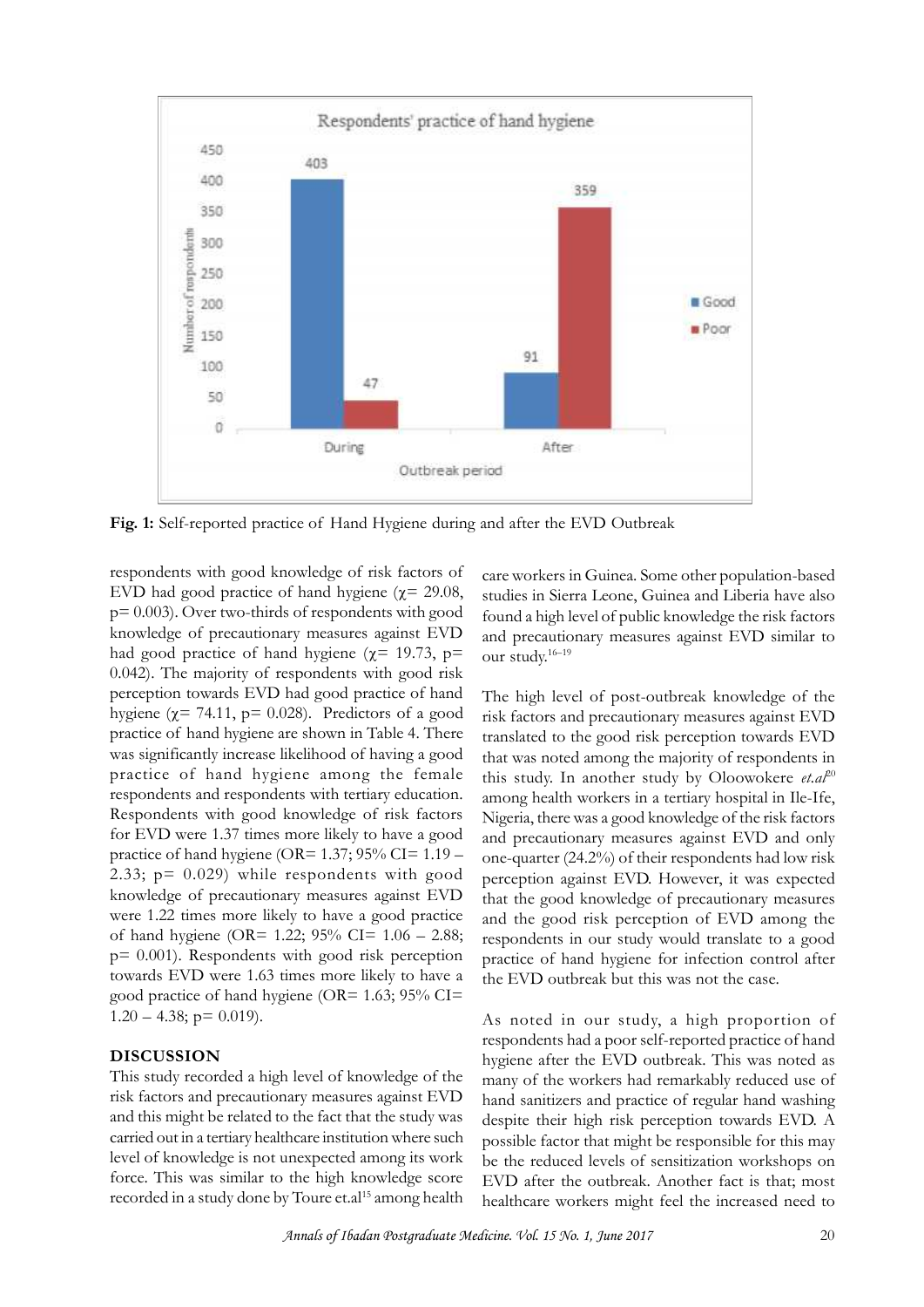drop these habits that were taken up during the EVD outbreak because they perceive a reduced threat posed by Ebola virus following the declaration of Nigeria as an Ebola-free country.

The major implication of a poor practice of hand hygiene among health workers in Nigeria against a highly contagious infection such as EVD is a poor 3. infection control and a possible occurrence of a The major implication of a poor practice of hand<br>hygiene among health workers in Nigeria against a<br>highly contagious infection such as EVD is a poor 3.<br>infection control and a possible occurrence of a<br>hospital-based outbre on account of the recent CDC report of occasional flare-ups of EVD is a poor 3.<br>
infection control and a possible occurrence of a<br>
hospital-based outbreak of EVD. This can occur<br>
because EVD still pose a significant threat to Nigeria<br>
on account of the recent CDC report o is a strong need to intensify the importance of regular practice of good hand hygiene for infection control against EVD among hospital staff by providing more structured sensitization workshops on EVD even after 6. the outbreak.

### **Limitations of the study**

Respondents' practice of good hand hygiene for infection control during and after the EVD outbreak were self-reported and this might have introduced 8. some information (recall) bias into the study. This survey was a cross-sectional survey carried out among workers in UCH, Ibadan and so its findings might not be representative of hospital staff in other healthcare facilities in Nigeria.

## **CONCLUSION**

Healthcare workers had high level of knowledge of precautionary measures and a high risk perception of EVD but their self-reported practice of hand hygiene for infection control against EVD after the outbreak was poor. There should be periodic sensitization programs and continuing medical education on EVD to improve the practice of good hand hygiene for infection control against EVD among hospital employees.

## **Authors' Contributions**

The conceptualization, study design, data analysis and infection control against EVD among hospital<br>employees.<br>Authors' Contributions<br>The conceptualization, study design, data analysis and<br>writing of the manuscript were done by both authors.

### **Acknowledgement**

Authors' Contributions<br>
The conceptualization, study design, data analysis and<br>
writing of the manuscript were done by both authors.<br>
Acknowledgement 13.<br>
We thank Dr. J. O. Akinyemi of the Department of<br>
Epidemiology and Epidemiology and Medical Statistics, University of Ibadan for his immense contribution during the preparation of this manuscript.

### **Competing Interests**

The authors declare no competing interest.

### **REFERENCES**

- 1. **Feldmann H.** Ebola A Growing Threat? *N Engl J Med.* 2014; 371: 1375–1378.
- 2. **Van Kerkhove MD,** Bento AI, Mills HL, *et al.* A review of epidemiological parameters from Ebola outbreaks to inform early public health decisionmaking. *Sci Data.* 2015; 2: 1–10.
- 3. **Weyer J,** Blumberg LH, Paweska JT. Ebola virus disease in West Africa - An unprecedented outbreak. *South African Medical Journal.* 2014; 1: 555– 556.
- Lashley FR, Jerry D. Emerging infectious diseases: Trends and issues. *Emerg Infect Dis.* 2008; 14: 121–123.
- 5. **Chowell G,** Nishiura H. Transmission dynamics and control of Ebola virus disease (EVD): a review. *BMC Med.* 2014; 12: 1–16.
- 6. **Baize S,** Rieger T, Soropogui B, *et al.* Emergence of Zaire Ebola Virus Disease in Guinea. *N Engl J Med.* 2014; 371: 1418–1425.
- 7. **Althaus CL,** Low N, Musa EO, *et al.* Ebola virus disease outbreak in Nigeria: Transmission dynamics and rapid control. *Epidemics.* 2015; 11: 80–84.
- Centers for Disease Control and Prevention. CDC's ongoing work to contain Ebola in West Africa: Flare-ups of Ebola since the control of the initial outbreak. *CDC MMWR* June, 2016. Available at https://www.cdc.gov/vhf/ebola/ pdf/cdcs-ongoing-work.pdf.
- 9. **Bishop BM.** Potential and emerging treatment options for Ebola Virus Disease. *Ann Pharmacother.* 2014; 1–11.
- 10. **Ayenigbara GO.** The facts, the fears, and the prevention of Ebola haemorrhagic fever: A focus on Nigeria. *Int Res J Public Environ Heal.* 2014; 1: 192–196.
- 11. **Bogoch II,** Creatore MI, Cetron MS, *et al.* Assessment of the potential for international dissemination of Ebola virus via commercial air travel during the 2014 west African outbreak. *Lancet.* 2015; 385: 29–35.
- 12. Ebola: protection of health workers on the front line. Editorial. *Lancet.* 2014; 384: 470-471. http:// www.ncbi.nlm.nih.gov/pubmed/25110265 (2014, accessed 13 December 2014).
- 13. World Health Organization. Ebola response roadmap situation report, 17 December 2014. Available at http://apps.who.int/iris/bitstream/ 10665/136020/1/roadmapsitrep\_8Oct2014\_ eng.pdf?ua=1.
- 14. **Araoye OM.** Subject selection. Research methodology with statistics for health and social sciences. Nathadex publishers, Ilorin, Nigeria. 2003; 115-129.